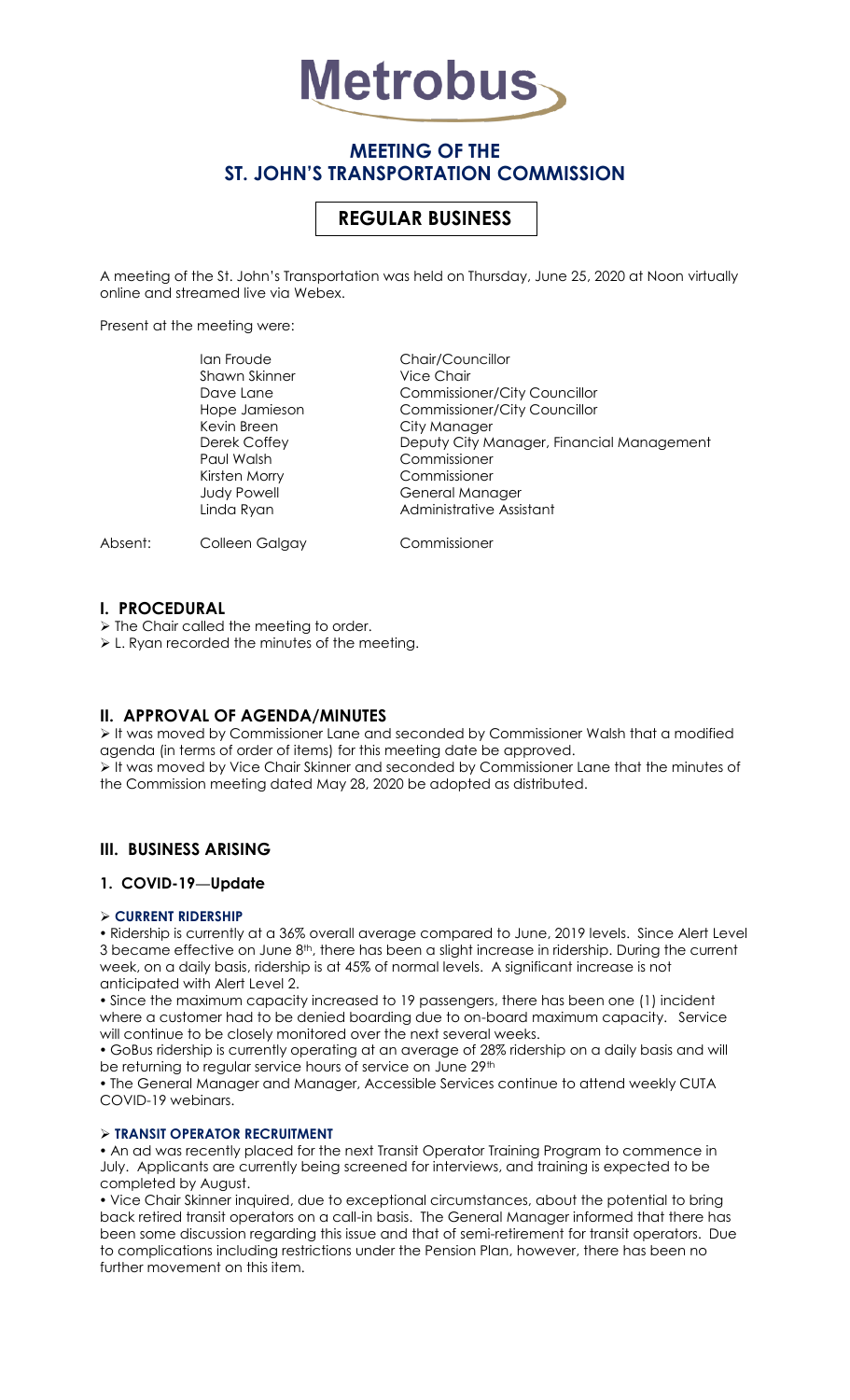

# **1. COVID-19—Update** (Continued)

#### **TRANSIT OPERATOR RECRUITMENT** (Continued)

 The General Manager advised that permanent transit operators are needed in the longer term and it is more advantageous at this time, to run a formal training program for potential new recruits.

#### **SEPTEMBER, 2020 SERVICE**

 The Chair called for a decision at the next regular business meeting to be held in July regarding September, 2020 service, when more ridership data is available, and asked if members were comfortable with the deferral.

 Commissioner Walsh agreed that he would like to see a few weeks of experience data with Level III prior to make any decision with respect to the fall schedule.

 The Vice Chair noted that post secondary institutions (not including Memorial University or College of the North Atlantic) in the Province have submitted proposals/plans to the Department of Education for resuming in-person classes in September. A response has not yet been received whether or not the request has been approved.

 Commissioner Jamieson opined there should be flexibility if additional service is needed, K. Breen questioned if the amount of lead time necessary for staff to implement a new schedule would be sufficient if a decision were delayed until the next meeting, and what kind of pressure that would put on the Commission.

 The Chair indicated there is time pressure in this regard; however, based on the background work previously done by Metrobus staff in developing a shift pick for transit operators based on various scenarios, there is a possibility of waiting until the third week in July to make a decision regarding service levels for the fall,

 The General Manager confirmed that shift picks have been arranged for transit operator work schedules based on current service levels, as well as a potential summer schedule for the Fall. As discussed at the previous meeting, if the Commission were to decide to choose

additional/alternate service for September, the gaps could be temporarily filled for a brief period until a new work schedule is in place. However, a decision would be needed no later than the third week in July in order to make any necessary adjustments to the current schedule and prepare customer schedules, infoposts, communications, advertisements, AVL and website content, etc. The earlier a decision can be made, the better to prepare all the background information; but the third week in July would be the latest.

 D. Coffey asked if other transit systems across Canada are anticipating lower service levels or modified service for September.

 The General Manager noted that most post-secondary institutions across Canada have made the decision to hold virtual classes in September. Most transit systems are recording ridership levels currently at anywhere between 22-50%, and are not anticipating ridership to increase beyond 65-75% of regular ridership levels in the Fall. It is her understanding that many are planning for modified services in the Fall. Toronto, for example is planning to remain at 85% service until they reach over 50% ridership before considering a review to increase in their service levels.

 Commissioner Jamieson inquired if there is a benchmark statistic at which the Commission might consider increasing service levels.

The General Manager indicated that the Commission could certainly consider that. For example, if the summer schedule (as a percentage of the regular/full fall schedule) is at 89.2% of service levels (i.e. hours of service on the road as a percentage of regular service hours on the road), at what trigger point would the Commission consider moving to regular service. • It was agreed that this item be deferred until July 23<sup>rd</sup> when more ridership data is available and the parameters can be determined to help arrive at a decision.

Members will be asked to consider the following at the July meeting:

—whether or not to maintain the existing (COVID-19) schedule in the Fall

—implement another/modified level of service (such as summer schedule)

— if the planned enhancements to the Frequent Transit Network (FTN) will proceed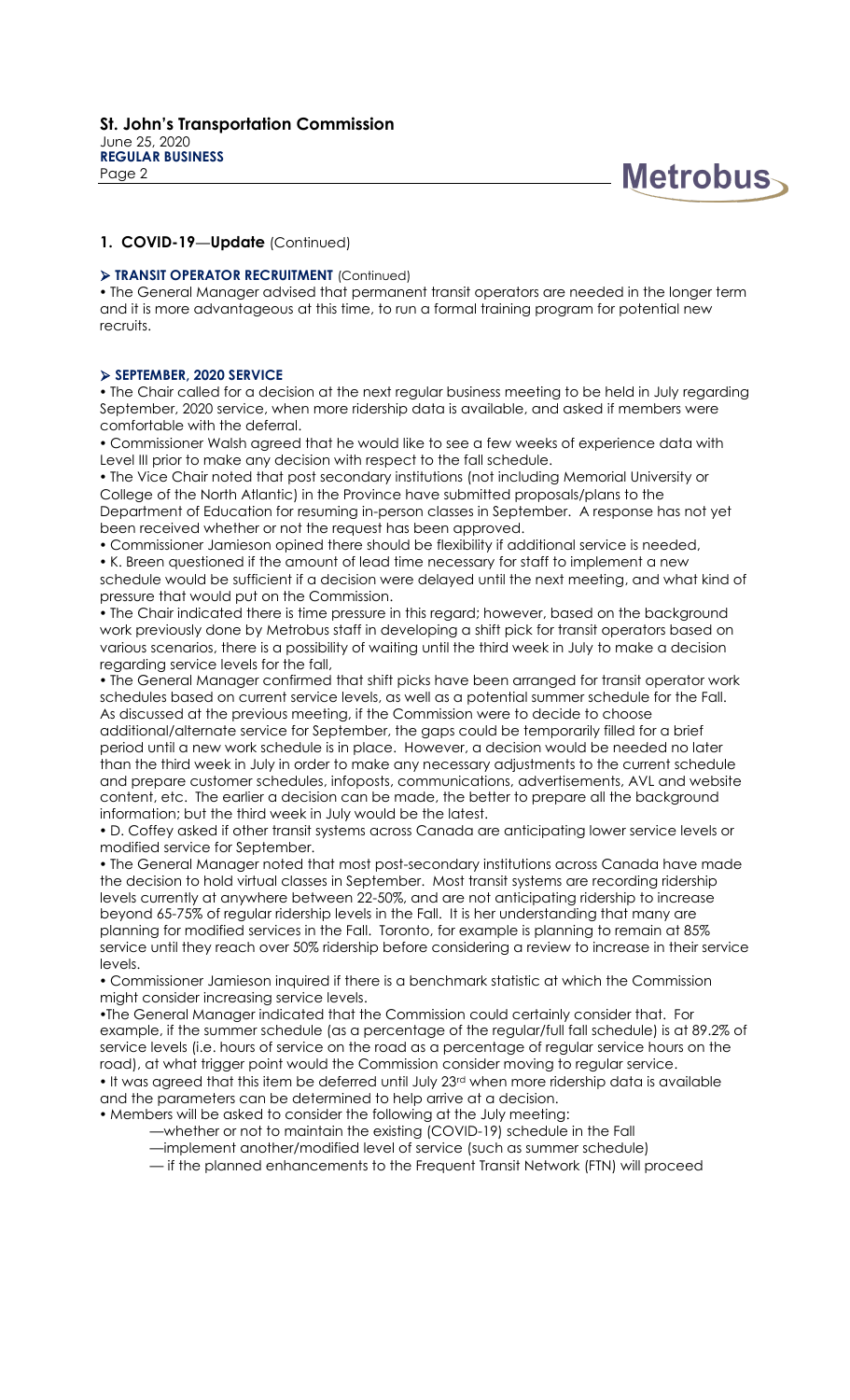

# **2. POLICY—REQUEST FOR INFORMATION**

#### **BACKGROUND: CONTACT TRACING REQUEST BY EASTERN HEALTH**

 At the regular May business meeting of the Commission, the General Manager informed members that on April 11th, Eastern Health informed Metrobus that a person who had tested positive for COVID-19 had used public transit two (2) days prior, on April 9th. Metrobus was subsequently requested by Eastern Health to assist with contact tracing of anyone who may have travelled on the identified routes.

 The General Manager was asked by Vice Chair Skinner to review protocol surrounding a request for information from an official body about an individual during a state of emergency, the release of information under the ATIPPA Act, the appropriate steps to be followed, and develop a formal policy surrounding this issue in the event of any future requests.

#### **DRAFT POLICY—RELEASE OF PRIVATE INFORMATION**

 A draft policy as submitted by the General Manager was tabled for members' review on this meeting date.

 Vice Chair Skinner thanked the General Manager and staff for preparing the draft policy in time for members to review and comment for the June meeting. Vice Chair Skinner noted for discussion, the following items pertaining to the draft document:

#### **VERIFICATION OF AUTHORITY TO MAKE A REQUEST**

 As a potential area of concern, the Vice Chair suggested that some form of verification of a person's authority to request the information be required and recorded.

 The General Manager noted that the information provided by the person somewhat legitimizes the request (for example, in the case of contact tracing, if accurate details pertaining to routes, dates, etc. are being immediately provided, without staff having to gather information); returning the call is also helpful in verification.

 The intent is to identify the specific nature of information required and the purpose for which it will be used. Only the information that has been specifically requested will be provided, and the most secure way to transfer the information will be determined before its release.  $\square$ 

#### **ACTION SIGNATURE**

 The intent is to forward the completed Request for Information Form to the General Manager or, in her absence, her designate for approval. Ine approved request would be forwarded to the Operations Manager, or in his absence, his designate, who will coordinate release of information to the official body.

 It was suggested that a space be added to the form itself for the General Manager's signature to indicate final approval and that the release of information has been completed.

#### **RETENTION OF REQUEST FOR INFORMATION FORMS**

. It was agreed that a bullet be added to the draft document regarding the length of time completed requests for information are to be retained, by whom and the location of such files.

#### **CONFIDENTIALITY**

 The Vice Chair suggested that whoever is involved in the process of gathering personal information in such cases be required to sign a confidentiality agreement.

#### **ACTION:**

It was moved by Vice Chair Skinner, seconded by Commissioner Walsh and carried unanimously that the policy be supported with the key amendments as noted in the discussion above.

 The Vice Chair expressed his appreciation to the General Manager and staff for their efforts and for the information contained in the policy.

# **3. Governance Training—Commissioners**

**NOTE:** *This item was missed during the regular business meeting and subsequently discussed during the in camera meeting of this date, which immediately followed.*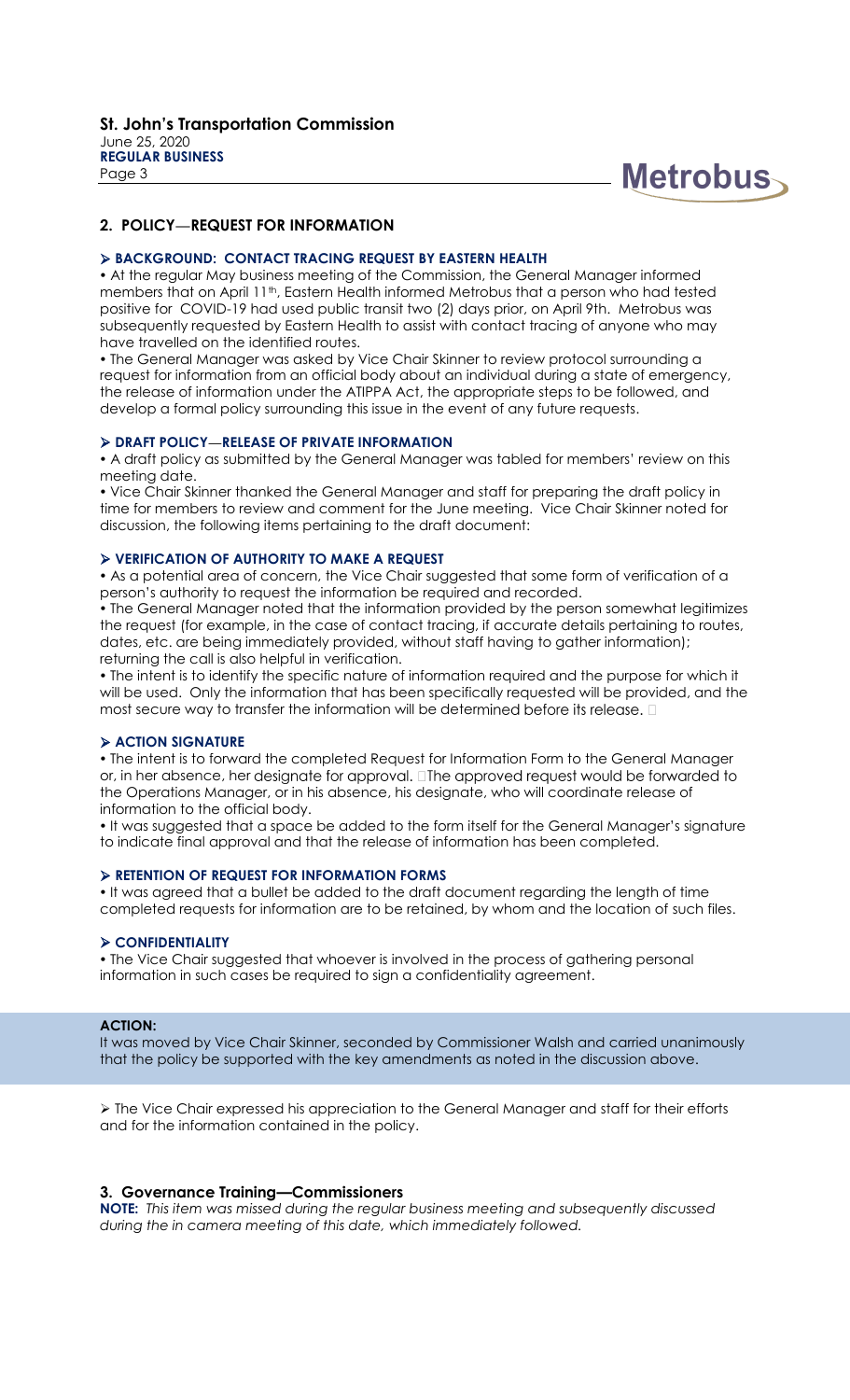

# **IV. NEW BUSINESS**

# **1. GoBus RFP—Update**

 The General Manager and Donna Power, Manager, Accessible Services held calls with Transit Consultant Lou Carpentier regarding preliminary work that has commenced and next steps in the preparation of an RFP for para-transit services in preparation for the end of the current GoBus contract.

 $\triangleright$  Mr. Carpentier will also review and prepare a summary of how other paratransit systems deliver their respective services, how their contracts are structured and compensation for private contractors, including an analysis that would best suit the Commission's needs.

 Consultation with the disability community is planned for Fall, 2020. D. Power is working on the focus for these consultations and how to obtain feedback.

 $\triangleright$  The goal is to have a draft of an RFP will be ready for early 2021. The contract with MVT expires in December 31, 2021.

# **2. Downtown Pedestrian Mall**

 The General Manager informed that changes announced by the City regarding the new downtown pedestrian mall during the summer will impact current Metrobus routes, necessitating detours in the area. Metrobus' Transit Planner has contacted City staff and is working out the details of the detours.

 A decision is to be made whether to keep detours in place at all times throughout the summer, or only during the time Water Street is open to pedestrians (Noon—10 PM). It was noted that if detours were to remain in place at all times, it might be less confusing for customers.

 A discussion ensued surrounding a number of options to facilitate transit culture and support this new initiative by the City, including creating new express transit routes to the downtown and park-and-ride services. The availability of potential secured parking areas throughout the City (including MUN, CONA, and Confederation Building lots, as well as City-owned properties) was also discussed.

 $\triangleright$  The General Manager cautioned that in terms of efficiencies, up to a maximum of only 19 passengers (50% of regular capacity) can be accommodated on transit buses as per public health guidelines and regulations during the COVID-19 pandemic.

 D. Coffey noted that relevant to costing, uptake on more recent park-and-ride shuttles has been significantly low.

It was agreed that Metrobus be proactive in promoting its existing routes to the downtown in support of the pedestrian mall.

# **3. PTIF Projects**

# **Fare Collection and Taxis**

 The General Manager noted that a decision to address the issue of collecting GoBus fares on taxis via the use of fare collection technology (for example, portable, electronic GoCard readers) had been approved previously by the Commission (January 24, 2019) as part of the recommendations from the Dillon Report.

 There is, however, no clear minute which addresses approval of this item in a specific context. Under Phase II of the new PTIF application process, a minute must be provided wherein the project has been approved by the Commission and the required portion of funding, in accordance with PTIF stipulations, is in place at the municipal level of government. The General Manager advised that a minute is needed as of this date to proceed with the PTIF application. • The cost of this item to be made in application under PTIF is estimated at \$350,000 plus taxes,

for an approximate total project cost of \$400,000.

• The technology package will also enable fare payments to be made via mobile phone on board conventional transit. The main issue, however, is to address the urgent concern of fare collection on taxis.

The payback period (which includes licensing fees) is estimated approximately one year.

# **ACTION:**

It was moved by K. Breen, seconded by D. Coffey and approved unanimously that this item be approved for application under PTIF.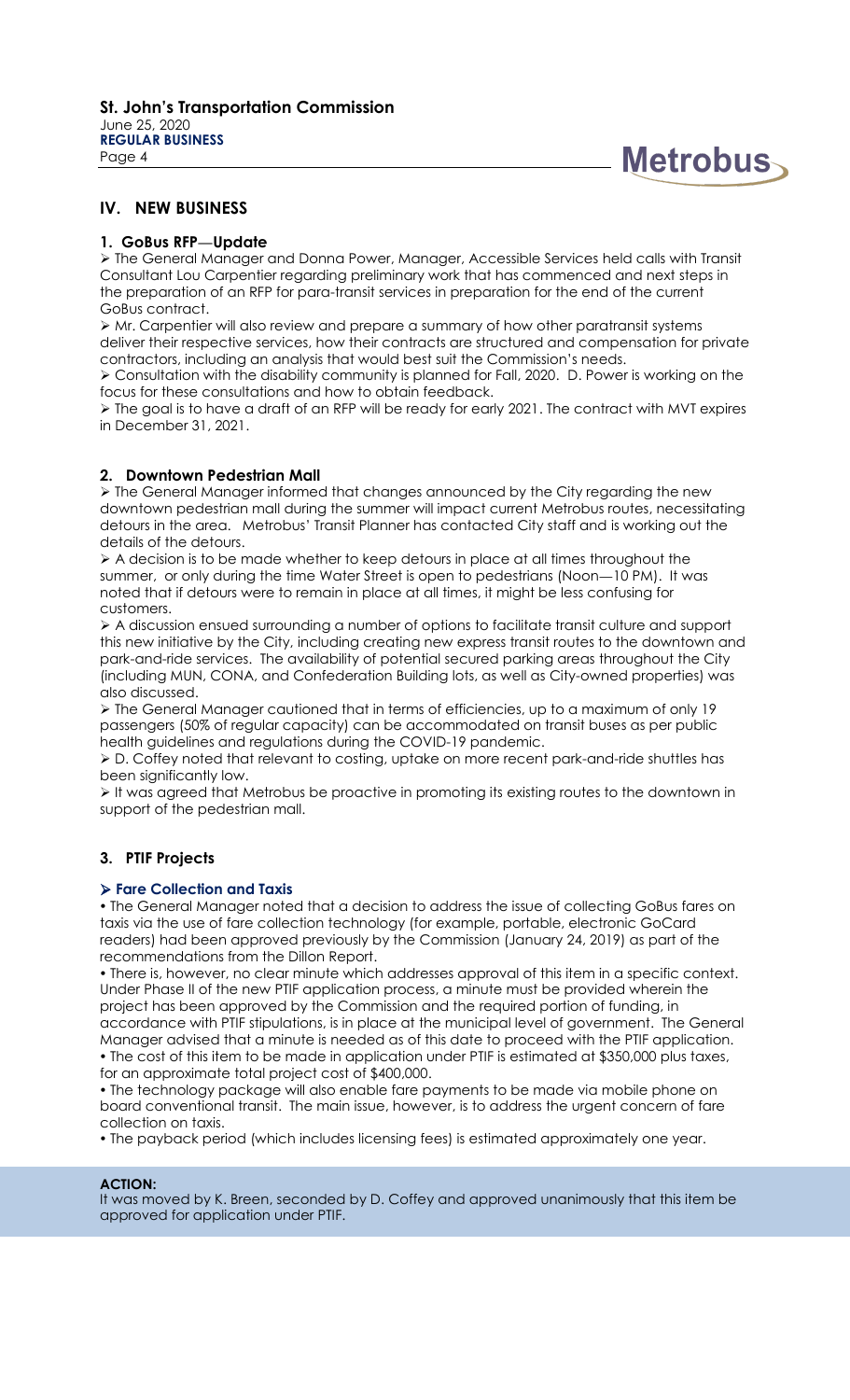

# **3. PTIF Projects** (Continued)

#### **Sidewalk Upgrades**

A request has been received from City staff members Krista Babbage and Gary Caul working on sidewalk upgrades in the area of Glouster Street and Ridge Road, along Metrobus routes 9, 14 and 23. Because these routes are accessible, they have asked Metrobus to partner in application for funding under the PTIF program (wherein 73% would potentially be funded by the federal government and 27% of funding by the municipality).

 There would be no cost to Metrobus, rather the intent is that funding would come through the City's capital budget. Because it would flow through PTIF and public transit stream, it is necessary to bring it to the Commission for consideration.

#### **ACTION:**

It was moved by Commissioner Walsh, seconded by Commissioner Jamieson and carried unanimously that this item be approved for application in partnership with the City.

# **4. Financial Statements—May, 2020**

 $\triangleright$  The monthly financial statements for the period ending May 31, 2020 were tabled and reviewed.

# **5. Executive Summaries: (Regular)**

The Executive Summary for the month of May, 2020 was tabled and reviewed.

# **6. Letter to Eastern Health**

 In reference to an RFP issued by Eastern Health relevant to the parking challenges resulting from the construction of the new adult mental health and addictions facility, the Chair offered that Metrobus would like an opportunity to discuss with the CEO of Eastern Health, a possible role for public transit in addressing some of the transportation needs for their staff (i.e. requirement of 100 parking spaces within a 10 kilometres of their facility). A draft letter to this effect was tabled and discussed.

 The Health Sciences Centre is well serviced via regular routes operating from many areas of the City with over 100 Metrobus arrivals at Clinch Crescent on a typical weekday.

 Encouraging transit use (possibly through an employer pass program) would reduce the amount of traffic in and around the parking lots of the Health Sciences Centre, reducing congestion and emissions.

 Additionally, if a contract is secured for an external parking lot through the recent RFP process, public transit may be an option for travel to and from the parking lot.

Members fully supported the engagement of the Eastern Health Authority in this respect.

 The Chair will write Eastern Health, as per the draft letter tabled, and invite discussions with respect to this item.

# **7. Winter Semester Pass**

 $\triangleright$  A semester pass is essentially a package of four (4) monthly passes at a discounted rate.

 $\triangleright$  Twelve hundred (1,200) active semester cards were issued for the January – April 2020 session; 460 of which had no rides between March 17th and April 30th.

 If a refund is to be considered, the General Manager recommended refunding only the April portion of the pass and providing an account credit (up to a two (2) -year expiry date) to use towards a future pass purchase rather than processing refunds.

If a credit were to be given for the April portion of the pass  $(275 \times 1/4 = $68.75)$ , the potential refund total would be \$31,625 (460 x 68.75).

 $\triangleright$  D. Coffey noted that the majority of students elected to use their pass for reasons other than school during the shutdown period.

 $\triangleright$  The Chair noted that a number of factors are to be considered, including students in residence were encouraged to leave and return home for the remainder of the semester.